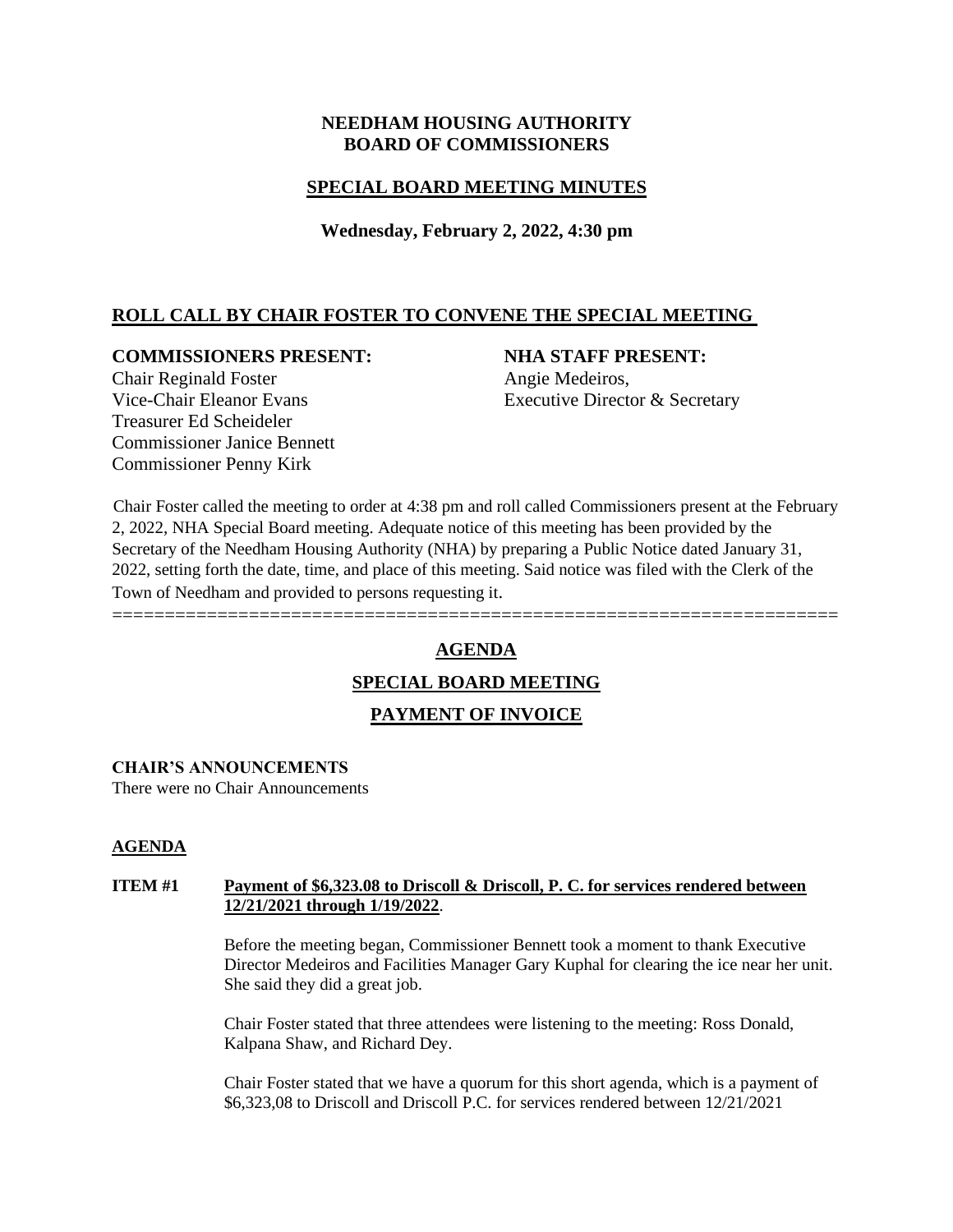through 1/19/2022. He stated that on Friday, January 28, 2022, Commissioner Scheideler and Commissioner Kirk were available to sign checks as part of the twice a month in between the Warrant check issuing procedure. He stated that Commissioners Scheideler and Kirk wrote void on the check #34023 and wrote do not pay without Board approval.

#### **RESOLUTION #2021-189**

Upon a motion duly made by Commissioner Foster and seconded by Commissioner Evans to approve the payment of the \$6,323,08 invoice from Driscoll & Driscoll P. C.

# **Discussion on the motion**

Commissioner Scheideler stated that first of all, he would like to thank Chair Foster for the compliment. He had no idea that Chair Foster regarded his influence as such that he hired two gunslingers to ambush him at the O.K. Corral. Commissioner Scheideler stated that he is not suggesting that the Board not pay Driscoll and Driscoll P.C., but that he recommends that the Board hold back invoice #11525 for \$1392. He said the reason for this is that Chair Foster went past his authority to hire two attorneys for a supposed legal session without Board authority. He also stated that if Chair Foster had asked Driscoll and Driscoll, P.C., to join the meeting as legal counsel to discuss the pros and cons of the motions the Board would have most likely agreed, but Chair Foster's authority as Chairman is to run the meeting, and that there is no special authority given to him beyond what is given to all Commissioners. Commissioner Scheideler asked if he is to understand that as a commissioner, he too could bring in legal counsel as a guest without Board permission and expect them to be paid?

Chair Foster stated that at the November 18, 2021, Board meeting, the Board authorized Attorney Driscoll to attend the December 9 or 16 meeting to address Commissioner Scheideler's motions in real-time.

Commissioner Scheideler commented that it was not Chair Foster's purpose to discuss the pros and cons regarding the motions, but his real purpose was to shut down the motions by creating fear of personal liability for discharging an outside contractor. Commissioner Scheideler also commented that Driscoll and Driscoll P.C. achieved their mission by creating fear that having an outside contractor without a contract sue a Board member is pure foolishness. Commissioner Scheideler stated that Jonathan Driscoll was brought in to correct a mistake Jonathan Driscoll made on Commissioner Scheideler's motion and his interpretation of it. Commissioner Scheideler stated that Jonathan Driscoll did not read the motion because the last sentence was to delegate that responsibility to the Executive Director. Commissioner Scheideler stated that Jeff Driscoll was quoted at the December meeting as saying that he was not attending the meeting in a legal capacity. Commissioner Scheideler stated that if Jeff Driscoll was there as a guest, then why should he be paid as an attorney? Commissioner Scheideler repeated his comment that Jonathan Driscoll was brought in to correct his mistake on Commissioner Scheideler's motion. He stated that Jonathan Driscoll was paid for his mistake the first time around and he certainly should not be paid a second time around for correcting it. He added that there was no authority from the Board to pay Driscoll and Driscoll P.C.

Commissioner Kirk stated that it is pretty clear that there have been some mistakes made, two by Jonathan Driscoll and she is not aware that the Board agreed to have Driscoll and Driscoll come in as lawyers to advise Board. She stated that they were introduced as guests, and Jeff Driscoll clarified that he was not there as legal counsel. She stated that it is a great big bill, and she is suggesting that \$1392 not be paid for that meeting which was, in her opinion beating up on the Board and scaring everybody.

Commissioner Bennett stated that she sat through that meeting and asked herself, who do they think they are trying to intimidate people. She stated that she was not intimidated because she doesn't have anything they could sue her for. She added that it was ashamed that Commissioner Kirk changed her vote because of their intimidation.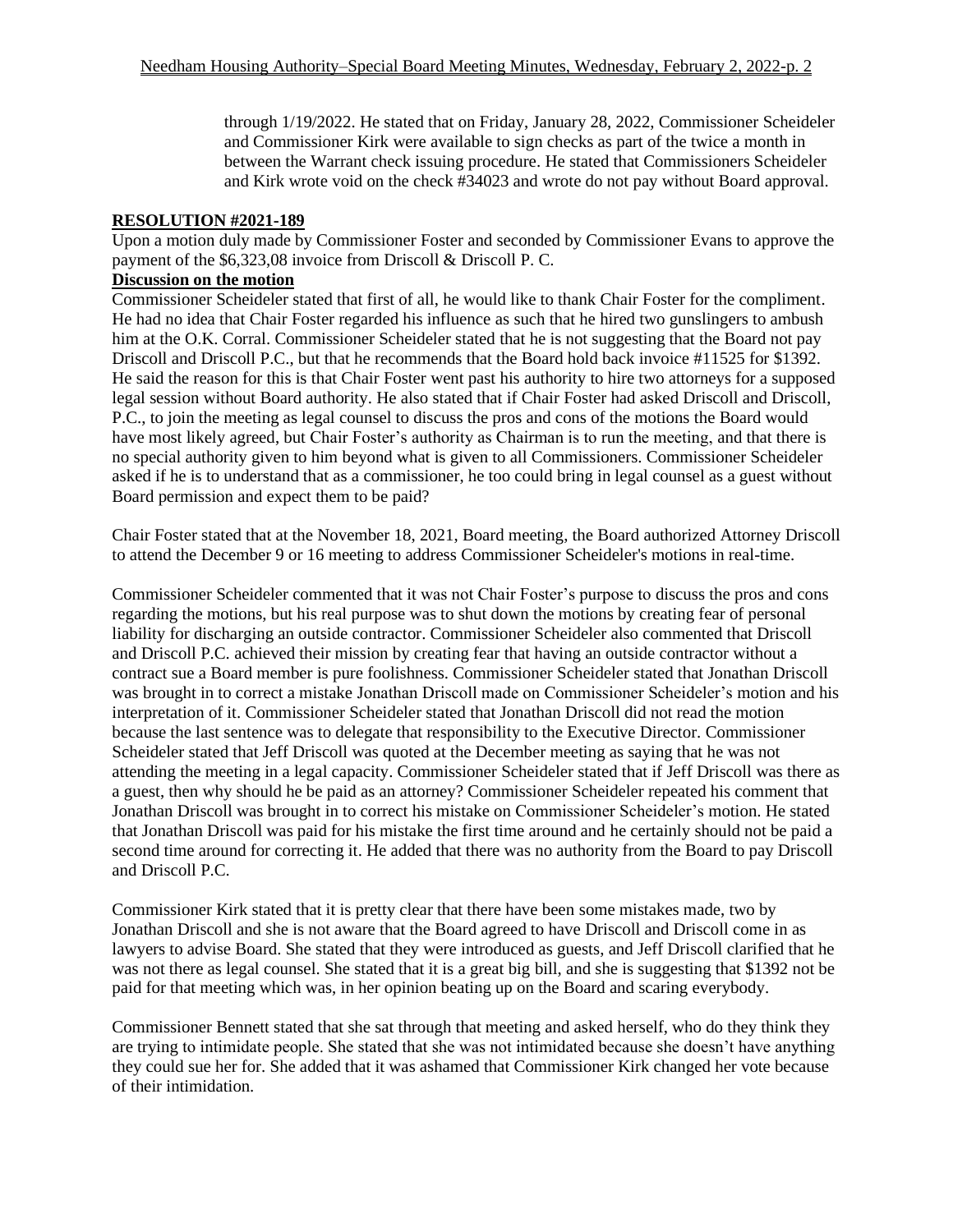Commissioner Evans stated that at the November Board meeting, we as a Board decided to have Jonathan Driscoll come in and clarify his memo regarding the motion that Commissioner Scheideler had made regarding the relationship between the Board and the Executive Director. She stated that it seems to her that Jonathan Driscoll did clarify that. She stated that what Jonathan Driscoll and Jeff Driscoll said in the meeting was helpful, and she has learned some things from that conversation. She added that they did not say anything out of the ordinary on expectations, the role of the Board and management in running a housing authority or any other organization. She stated that it is a dangerous precedence for the Board to start slicing and dicing what bills the housing authority will pay to its vendors who have already performed services. She added that it is detrimental to the housing authority not to pay bills for services that have already been performed, whether by legal counsel for which we have a long-standing relationship. She stated that there are not many legal attorneys familiar with the ins and outs of DHCD and HUD requirements that apply to housing authorities. She also stated that she could imagine that if we had any other legal team familiar with that, they would have told us the same thing that Driscoll and Driscoll have told us. Commissioner Evans stated that if we get in the practice of not paying our vendors for services rendered, we will wind up in a situation where we have vendors who will not provide services to us.

Commissioner Scheideler asked if Driscoll and Driscoll appearing together was authorized by the Board? He stated that Jonathan Driscoll had been invited back to correct a mistake he had made that he had already been paid for, and Jeff Driscoll stated that he was not there in a legal capacity.

Chair Foster stated that he and Executive Director Medeiros decided to invite Jeff Driscoll because the issues before the Board, eight motions altogether, were partly legal issues and partly best practices issues. He stated that at the beginning of the meeting, Jeff Driscoll was invited to address the best practices issues. Jonathan Driscoll was invited to address the legal issues. That was how the discussion progressed to the end of the December 16 meeting.

Commissioner Evans noted that just because the term guest may have been used at the beginning of the meeting that is not dispositive. Anytime someone who is not a member of the Board and speaking to the Board it is common to call them a guest. She stated that the auditor spoke with the Board last month and was introduced as a guest.

Commissioner Scheideler asked if the expense was approved. He stated that one Driscoll was invited not two and that he was invited back to address his mistake.

Commissioner Evans stated that it was her perception that when Jonathan Driscoll was invited back, he was invited back to not necessarily address his mistake, so to speak, but rather provide more context for his memo and advise on that motion.

Commissioner Scheideler asked for clarification on what the Board is voting on. He stated that there was \$4931.08 that he said in his email should be paid. He stated that he is asking that \$1392 not be paid until the Board vote.

Chair Foster stated that his motion clearly states to pay the entire invoice of \$6,323,08. Chair Foster reread the motion. Chair Foster stated that he would address the allegations made to him by Commissioner Scheideler. He stated that he would ask questions and make a statement.

Chair Foster stated that his comments would be to address allegations that Commissioner Scheideler made in his direction and comments from other Board members. He would ask questions and make a statement. Chair Foster stated that Commissioner Scheideler commented that Chair Foster sought to ambush him. Chair Foster stated that he absolutely did not set out to ambush Commissioner Scheideler.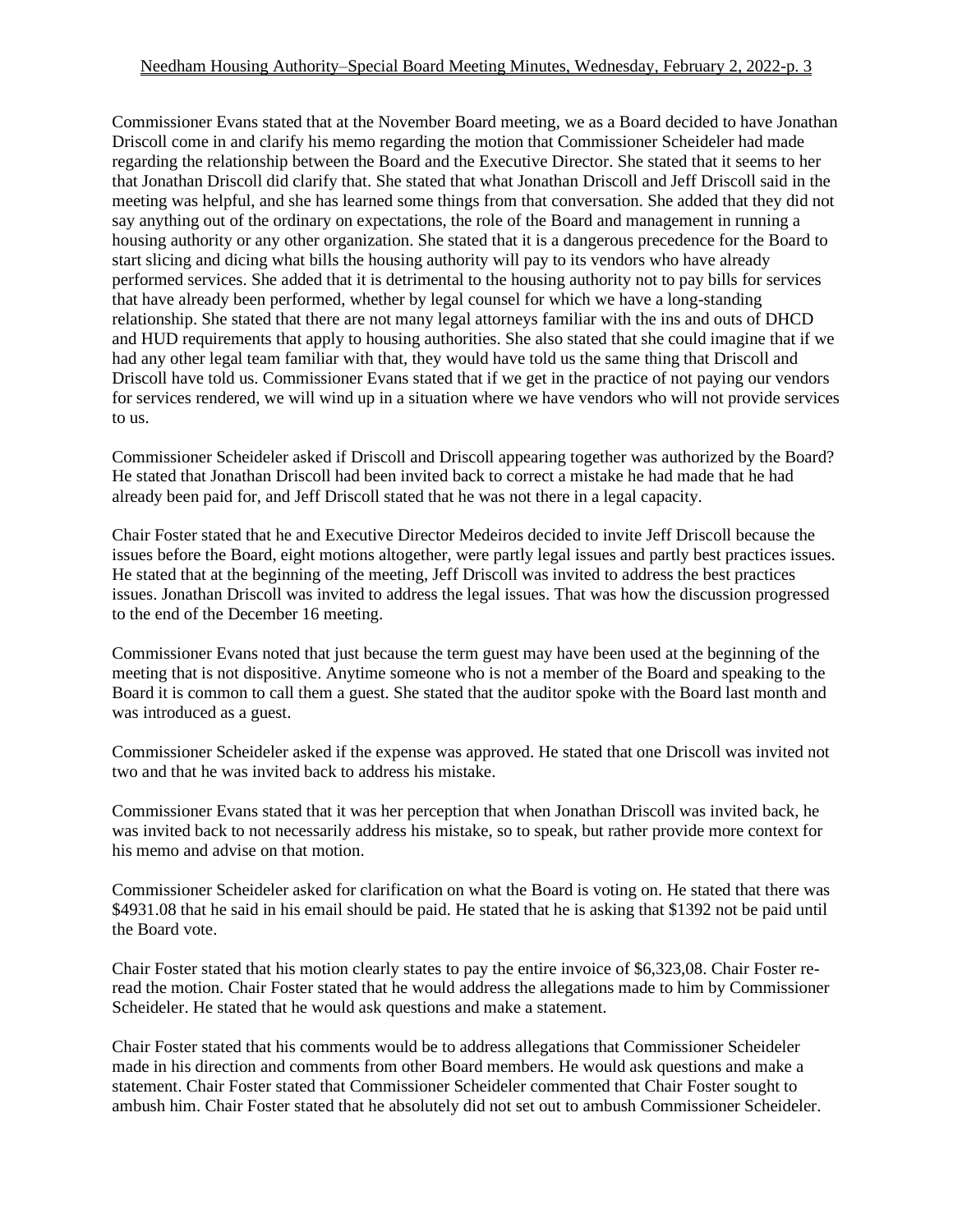#### Needham Housing Authority–Special Board Meeting Minutes, Wednesday, February 2, 2022-p. 4

He stated that he set out to have authoritative experts come in to help the Board with the decision-making process. Chair Foster stated that he agrees that Board spoke of inviting Jonathan Driscoll to the December 9, or 16 Board meeting, and he agrees that the Board went over what would be addressed during the meeting. He stated that he extended it to the entire agenda that the Board spent three plus hours on going through three of the eight motions. Chair Foster stated that he did this because he thought it was the right thing to do along with Executive Director Medeiros because it would help us with our decision-making process. Chair Foster stated that he disagrees that he or Executive Director Medeiros need Board authority to make that decision. Chair Foster stated that he totally explicitly disagrees with Commissioner Scheideler's characterization of Driscoll and Driscoll's participation and the advice they provided the Board as pure foolishness. He stated that he rejects that categorically. He suggested that Commissioner Scheideler read the minutes or listen to the recording of the meeting.

Chair Foster stated that it is incorrect to characterize that Jonathan Driscoll was invited purely for the purpose of correcting his error in the four or five-page email Jonathan Driscoll submitted for the Board's benefit for the November meeting. Chair Foster stated that Jonathan Driscoll was invited to clarify what he was trying to say and how it applied to the motion Commissioner Scheideler brought forth in the October meeting, which was then carried over to the November meeting when the Board decided to bring in expertise for the December meeting. Chair Foster stated that he has listened to the entire recording of the December 16th meeting and the debate that was conducted over that motion and two other motions. He stated that 60-70% of the time was taken during those three-plus hours going over very constructive dialogue between Commissioner Scheideler and Driscoll and Driscoll.

Chair Foster stated that Commissioner Scheideler completely twisted the informal use of the term guest. Chair Foster reminded Commissioner Scheideler that the NHA Board of Commissioners attends the meetings without any compensation. Other professionals who attend the NHA Board meetings attend as paid professionals. Chair Foster stated when the Executive Director or Board Chair decides to invite experts and professionals in for constructive purposes, it is not subject to Board approval.

Chair Foster responded to Commissioner Kirk's endorsement of Commissioner Scheideler comments by noting that having Driscoll and Driscoll P.C. meet with the Board was for the sole purpose to beat up on the Board and to Commissioner Bennett who said that their purpose was to intimidate the Board. Chair Foster stated that those statements are not true. He stated that the purpose of having Driscoll and Driscoll P.C., meet with the Board was for the sole purpose of educating the Board as relatively new Board members who have never served on a Board before.

Chair Foster stated that the Board received their Board Packet on December 10 and knew that Driscoll and Driscoll P.C. would be on the agenda. He stated that the Board did not raise a concern. Chair Foster stated that at the beginning of the December meeting, he outlined the direction the agenda would take, including comments on the motions from the proponent and comments from Jonathan Driscoll from a legal perspective, and comments from Jeff Driscoll on a best practice perspective as well as comments from the Board. Chair Foster noted that everyone agreed that this was a good approach and that Commissioner Scheideler did not object to this at the time. Chair Foster stated that a constructive and detailed debate took place for three-plus hours on all the issues involved from both a legal point of view and a best practice point of view. Chair Foster noted that at the end of the three-plus hours of discussion and debate, the Board thanked Driscoll and Driscoll for their time. He stated that Board was extremely grateful to them for the services they provided that night. Chair Foster noted that he does not accept the characterizations Commissioner Scheideler made earlier in the meeting regarding the purpose of the meeting. Chair Foster also noted that the information he just relayed was captured in the November 18, 2021, minutes, and the December 16, 2021, minutes and were on the agenda for January 20, 2022, meeting and were unanimously approved by the Board.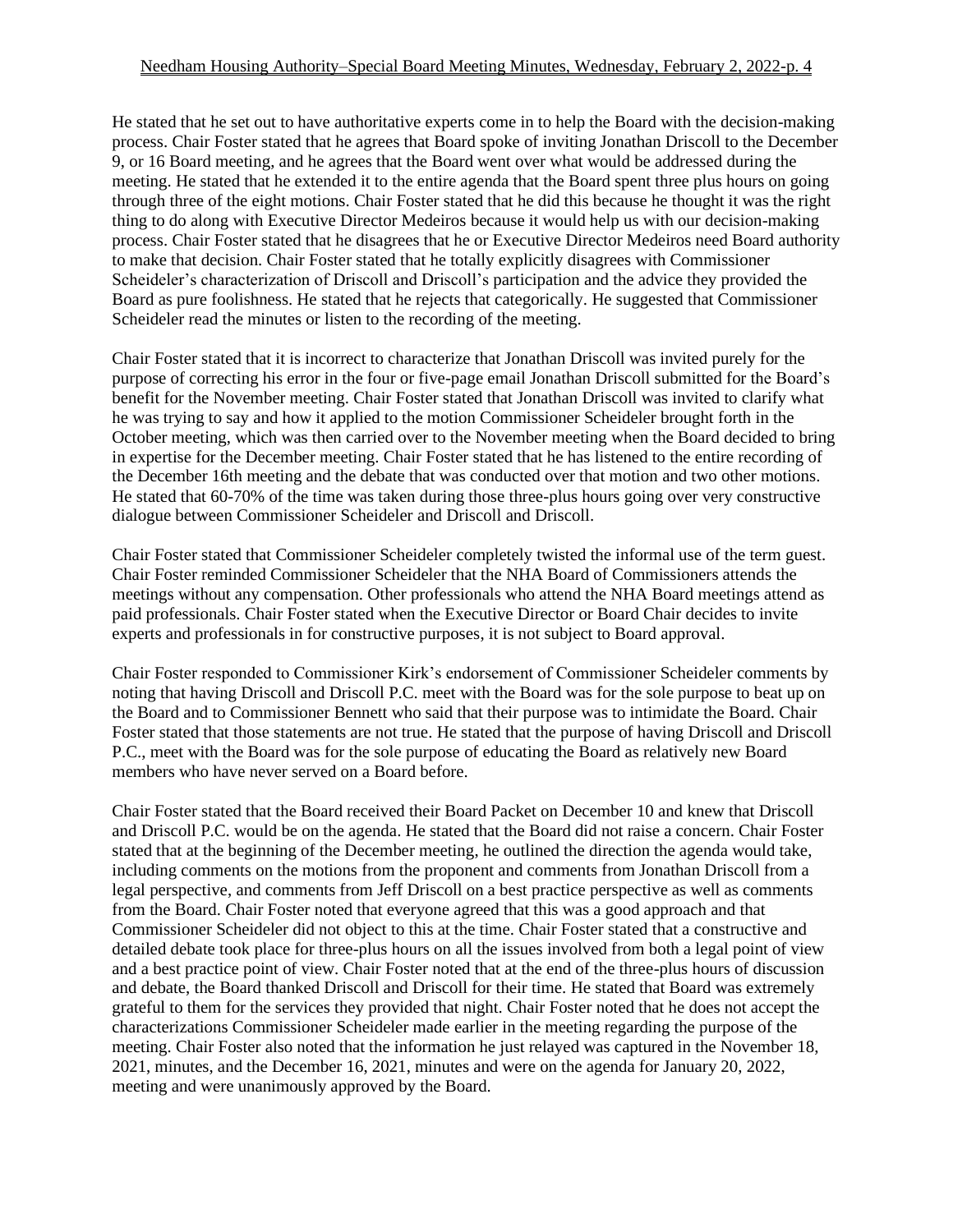#### Needham Housing Authority–Special Board Meeting Minutes, Wednesday, February 2, 2022-p. 5

Chair Foster referred to an email he received from Jonathan Driscoll regarding non-payment on January 20, 2022, at 5:30 pm. Chair Foster read aloud the email that is included in the Board Packet. Chair Foster commented on the check signing function of the Board. He stated that purpose is to not double check or micromanage the Executive Director. He stated that the Commissioners duty is to sign the checks and not to do an additional review of the checks. He stated that it is the Commissioner's duty is to ask the Executive Director questions about the check register, and Commissioner Scheideler did not do that. Chair Foster stated that this happened before in October when Commissioner Scheideler voided a check that had been approved by the Board even though that was not the procedures. Chair Foster stated that in this particular case Commissioner Scheideler had full knowledge of the services that were provided by Driscoll and Driscoll P.C. Chair Foster stated that Commissioners looking at general counsel's invoice is inappropriate because the backup on it will have a great deal of detail on individual tenant situations that by law and regulation need to be kept private. Chair Foster stated that he encourages for all the reasons he stated that the Board voted unanimously to adopt the resolution.

Commissioner Scheideler stated that he had to look at the entire invoice because he needed to know what the amount was for the Zoom meeting. Commissioner Scheideler stated that he rejects Chair Foster's rebuttal completely. He is firmly convinced that Driscoll and Driscoll P.C. was brought in to attack him and try to shut him up because Chair Foster did not want the motions to pass.

Commissioner Kirk stated that Chair Foster talked about how Driscoll and Driscoll educated the Board but that she did not feel that that was what they were trying to do. She stated that after the meeting, she educated herself further. She spoke with her lawyer who clarified the possibility, and she realized that she did not need to feel intimidated and, therefore, she regrets that she abstained.

Chair Foster stated that he acknowledges that the minutes did not capture the full debate. It captured the summary of decisions that were made. He added that he could have a transcript made if Commissioner Scheideler would like that.

#### **Vote on the motion**

Upon a motion duly made by Commissioner Foster and seconded by Commissioner Evans to approve the NHA 2022 Budget for submission to DHCD for the federal and state programs. Roll Call Vote Commissioner Scheideler – no Commissioner Bennett – yes Commissioner Kirk – no Commissioner Evans – yes Commissioner Foster - yes **The motion carried. The vote was 3 yes and 2 no.**

Commissioner Evans commented that the Board has a lot on its plate. She stated that there is the modernization project and other important routine issues that the Board would like to achieve. She stated that she is concerned about the Board's ability to come together and set strategic priorities and measurement of the priorities, which is the Board's role. She stated that she is concerned that getting into granular detail about many issues that are not the standard role of the board will severely hamper the Board's as it moves forward on the important matters. She stated that she has worked with a lot of non-profit Boards over the years, and she has not personally experienced a Board with the dysfunction that this Board seems to have, nor has she secondhand heard of this type of dysfunction. She stated that she believes that the Board shares similar goals for the housing authority and its residents. She stated that if the Board can not come together and